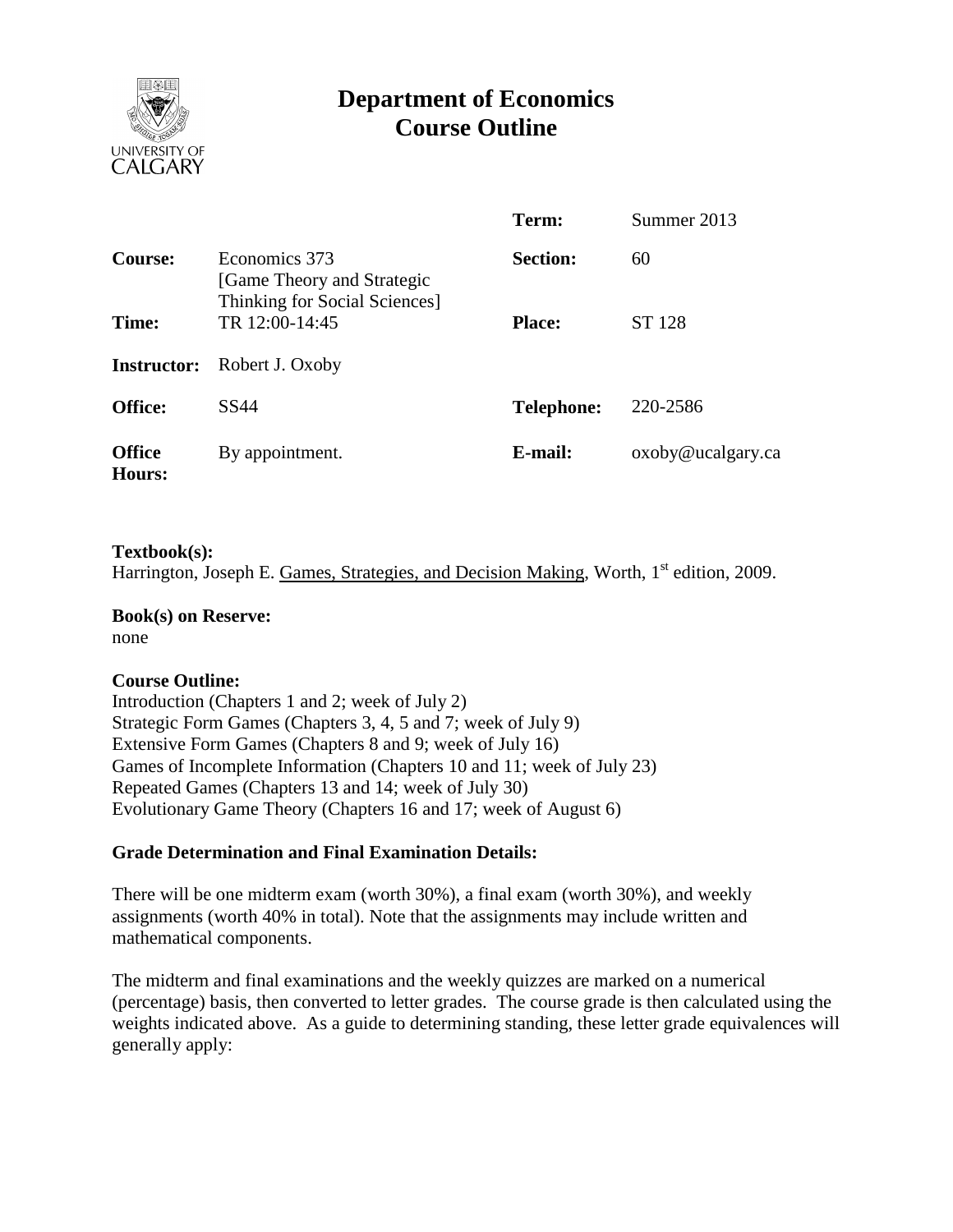| $A+$  | $96-100$ | B           | 76-80 | $\mathbf{C}$ | 56-60   |
|-------|----------|-------------|-------|--------------|---------|
| A     | 91-95    | $B -$       | 71-75 | $D+$         | 51-55   |
| $A -$ | 86-90    | $($ +       | 66-70 | Ð            | 46-50   |
| $B+$  | 81-85    | $\mathbf C$ | 61-65 | н            | $00-45$ |

A passing grade on any particular component of the course is not required for a student to pass the course as a whole.

Except with permission of the instructor, students are NOT allowed to use electronic devices including cell phones and computers during class. Permission will be granted only in very special circumstances.

Non-programmable calculators WILL NOT be allowed during the writing of tests or final examinations.

There will be a Registrar scheduled final examination, lasting TWO hours.

Tests and exams WILL NOT involve multiple choice questions.

Students' Union Vice-President Academic: Emily Macphail Phone: 403-220-3911 E-mail [suvpaca@ucalgary.ca](mailto:subpaca@ucalgary.ca)

Students' Union Faculty Representative (Arts) Phone: 403-220-3913Office: MSC 251 E-mail [arts1@su.ucalgary.ca](mailto:arts1@su.ucalgary.ca) [arts2@su.ucalgary.ca,](mailto:arts2@su.ucalgary.ca) [arts3@su.ucalgary.ca,](mailto:arts3@su.ucalgary.ca) [arts4@su.ucalgary.ca](mailto:arts4@su.ucalgary.ca)

Society of Undergraduates in Economics (S.U.E.): [www.ucalgary.ca/sue](http://www.fp.ucalgary.ca/econ)

Society of Undergraduates in Economics is a student run organization whose main purpose is to assist undergraduate economics students succeed both academically and socially at the University of Calgary. Services include access to the exam bank, career partnerships with the Career Centre through hosting industry nights and information sessions, recognizing achievements in teaching, and organizing social events for members. They invite you to join by contacting [sue@ucalgary.ca.](mailto:sue@ucalgary.ca)

*Faculty of Arts Program Advising and Student Information Resources*

 Have a question, but not sure where to start? The Faculty of Arts Program Information Centre (PIC) is your information resource for everything in Arts! Drop in at SS102, call them at 403-220-3580 or email them at  $artsads@ucalgary.ca$ . You can also visit the